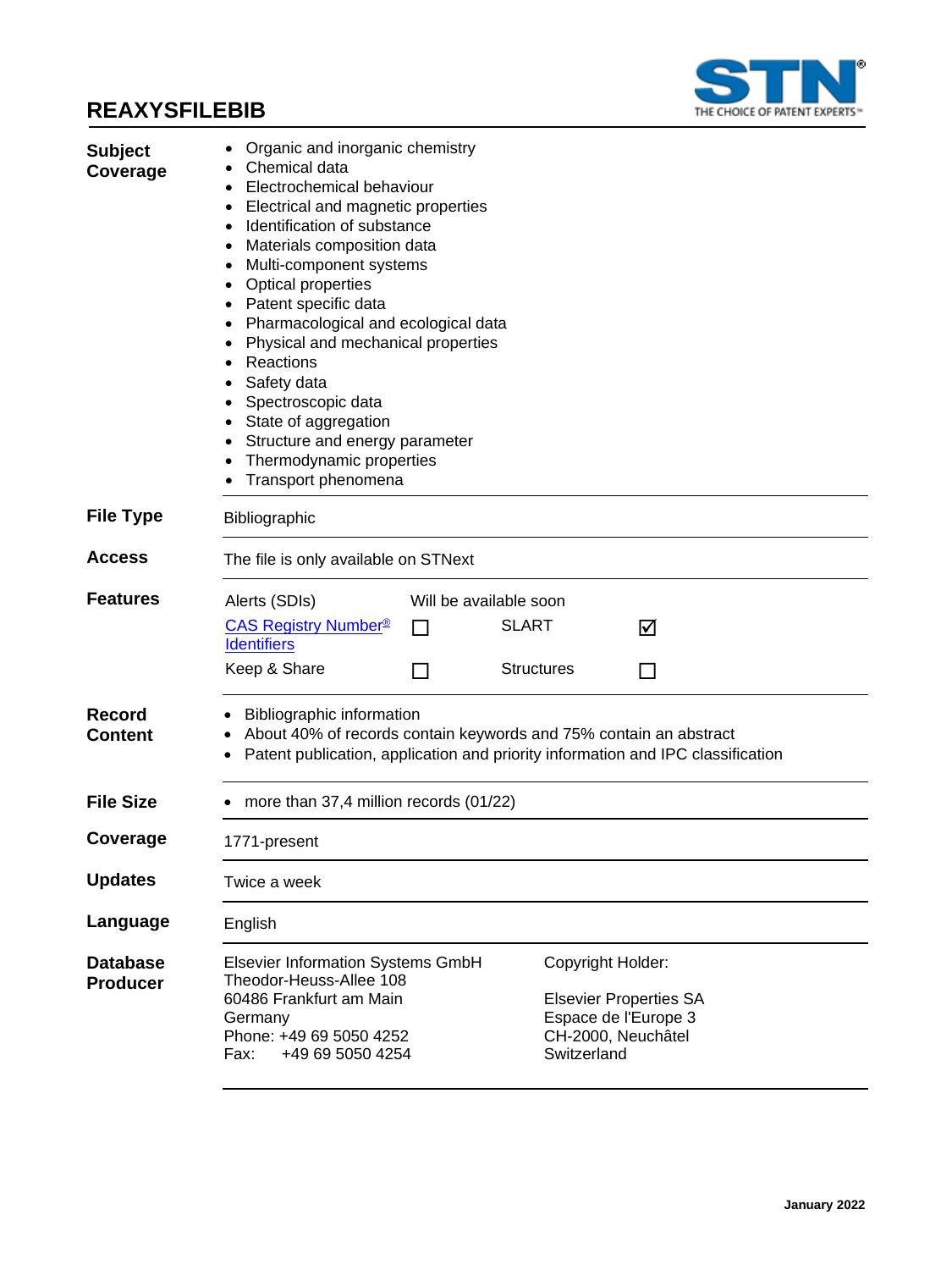| <b>Sources</b>   | <b>Chemistry Journals</b><br>$\bullet$<br>Bibliographic documents from Beilstein and Gmelin handbooks of organic chemistry<br>Patents (US/EP/WO from 1976, JP/KR from 2015, CN/TW from 2016 and historical<br>patent information from about 26 authorities 1850-1980)                                                                   |  |  |  |  |
|------------------|-----------------------------------------------------------------------------------------------------------------------------------------------------------------------------------------------------------------------------------------------------------------------------------------------------------------------------------------|--|--|--|--|
| <b>User Aids</b> | Online Helps (HELP DIRECTORY lists all help messages available)<br><b>STNGUIDE</b>                                                                                                                                                                                                                                                      |  |  |  |  |
| <b>Cluster</b>   | ALLBIB<br><b>AUTHORS</b><br><b>BIOSCIENCE</b><br><b>CHEMISTRY</b><br><b>HPATENTS</b><br>$\bullet$<br><b>MATERIALS</b><br>$\bullet$<br>• PATENTS<br>PHARMACOLOGY<br>$\bullet$<br>• POLYMERS<br>$\bullet$ PV<br>• TOXICOLOGY<br><b>STN Database Cluster information:</b><br>http://www.stn-international.com/en/customersupport/customer- |  |  |  |  |
|                  | support#cluster+%7C+subjects+%7C+features                                                                                                                                                                                                                                                                                               |  |  |  |  |
| <b>Related</b>   | <b>REAXYSFILESUB</b>                                                                                                                                                                                                                                                                                                                    |  |  |  |  |

**Databases**

REAXYSFILESUB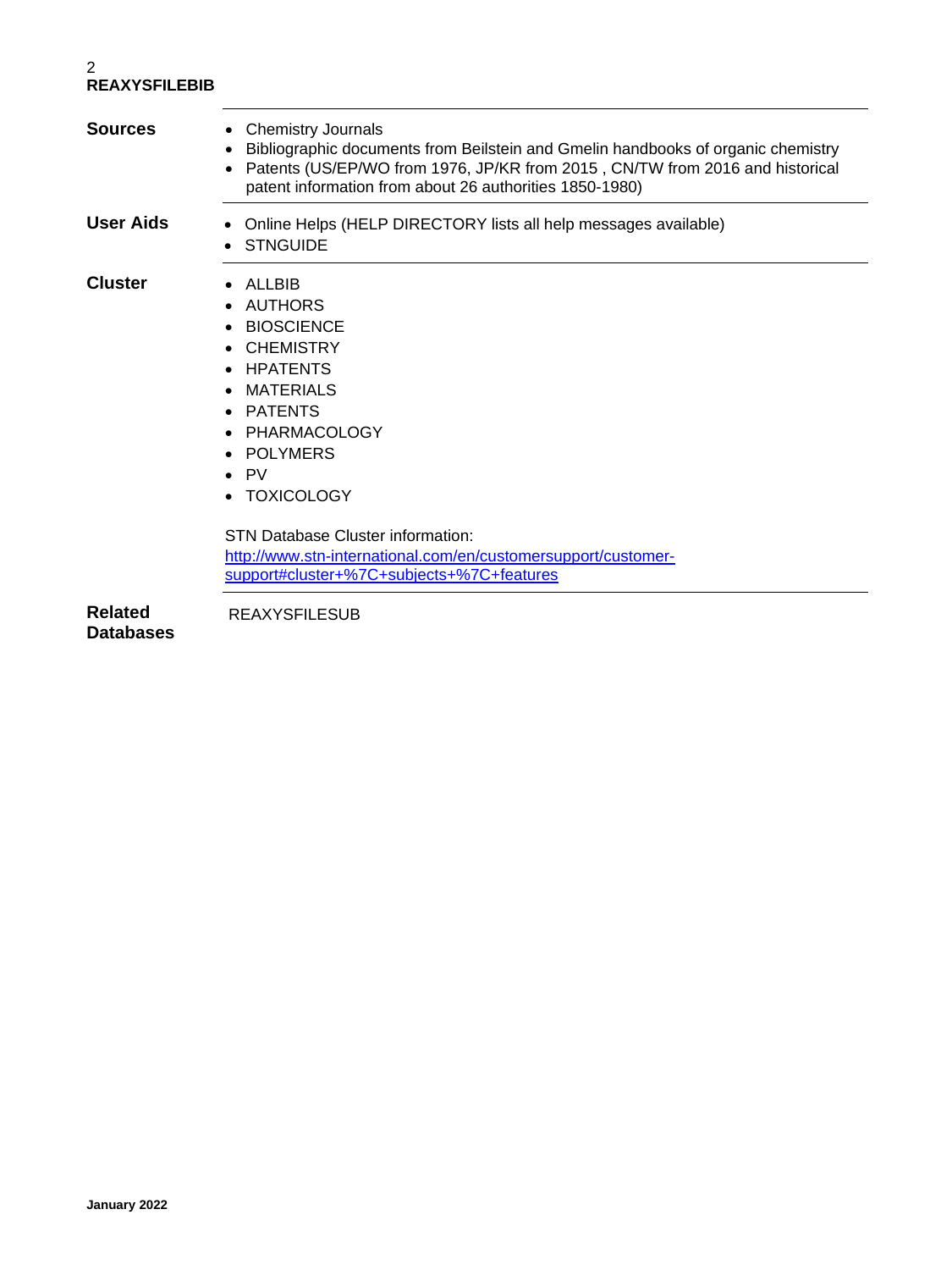# **Search and Display Field Codes**

Fields that allow left truncation are indicated by an asterisk (\*).

#### **General Search Fields**

| <b>Search Field Name</b>                               | <b>Search</b><br>Code | <b>Search Examples</b>                                 | <b>Display</b><br><b>Codes</b> |
|--------------------------------------------------------|-----------------------|--------------------------------------------------------|--------------------------------|
| Basic Index* (contains single                          | None                  | S liquid chromatograph                                 | AB, TI                         |
| words from title (TI), abstract                        | or                    | S BEEF (L) ROUTINE TEST?                               |                                |
| (AB)                                                   | /BI                   | S SWEETZYME                                            |                                |
|                                                        |                       | S (AQUA?(W)TOX?)                                       |                                |
| Abstract*                                              | /AB                   | S ?aminoethyl/AB                                       | AB                             |
| <b>Accession Number</b>                                | /AN                   | S 123616/AN                                            | AN                             |
| Application Country (WIPO code)                        | /AC                   | S FR/AC                                                | AI                             |
|                                                        |                       | S GERMANY/AC                                           |                                |
| Application Date (1)                                   | /AD                   | S GB/AC AND 20050601-20060531/AD                       | Al                             |
| <b>Application Number</b>                              | /AP                   | S US1964-363680/AP                                     | Al                             |
|                                                        |                       | S 1964US-363680/AP                                     |                                |
| Application Number, Original                           | /APO                  | S GB0000197/APO                                        | <b>AIO</b>                     |
| Author (includes Inventor)                             | /AU                   | S MARTH, J?/AU                                         | AU, IN                         |
|                                                        |                       | S MARTH J?/AU                                          |                                |
| Application Year (1)                                   | /AY                   | S AY >= 2003                                           | AI                             |
| Document Type                                          | /DT                   | S L1 AND PATENT/DT                                     | DT                             |
| (code and text)                                        | (or $/TC$ )           | S L1 AND P/DT                                          |                                |
| Entry Date (1)                                         | /ED                   | S ED=2018                                              | <b>ED</b>                      |
| <b>Field Availability</b><br>Digital Object Identifier | /FA<br>/FTDOI         | S L2 AND AB/FA<br>S 10.1021/acs.analchem.8b03354/FTDOI | FA<br><b>FTDOI</b>             |
| <b>International Standard</b>                          | /ISN                  | S 0003-2700/ISN                                        | ISN, SO                        |
| (Document) Number                                      |                       | S ANCHAM/ISN                                           |                                |
| Inventor                                               | /IN                   | S JIROUSEK M?/IN                                       | IN                             |
| <b>Journal Title</b>                                   | JJT                   | S FOOD MANUFACTURE/JT                                  | JT, SO                         |
| Keyword                                                | /KW                   | S PRESSURE ACID LEACHING/KW                            | <b>KW</b>                      |
| Language (ISO code and text)                           | /LA                   | S L1 AND ENGLISH/LA                                    | LA                             |
| Patent Assignee (2)                                    | /PA                   | S LILLY COMPANY/PA                                     | PA                             |
| Patent Country (WIPO code)                             | /PC                   | S US/PC                                                | PI                             |
| Publication Date (1)                                   | /PD                   | S JAN 2021/PD                                          | PI, SO                         |
| Patent Kind Code                                       | /PK                   | S EPA1/PK                                              | PI                             |
| <b>Patent Number</b>                                   | /PN                   | S WO2018039051/PN                                      | PI                             |
|                                                        | (or /PATS)            | S EP-50394/PATS                                        |                                |
| Patent Number Kind Code                                | /PNK                  | S WO2018039051A1/PNK                                   | <b>PNK</b>                     |
| Patent Number, Original                                | /PNO                  | S AT009008/PNO                                         | <b>PNO</b>                     |
| Priority Country (WIPO code)                           | /PRC                  | S TW/PRC                                               | PRAI                           |
| Priority Date (1)                                      | /PRD<br>/PRN          | S PRD=JAN 2003                                         | <b>PRAI</b>                    |
| <b>Priority Number</b>                                 | (or /APPS)            | S US 1997-68195P / PRN                                 | <b>PRAI</b>                    |
| Priority Number, Original                              | /PRNO                 | S GB9900086/PRNO                                       | <b>PRNO</b>                    |
| Priority Year (1)                                      | /PRY                  | S 1991/PRY                                             | PRAI                           |
| Publication Year (1)                                   | /PY                   | S 2010-2011/PY                                         | PY, SO, PI                     |
| Source (contains journal name,                         | /SO                   | S ANALYTICAL CHEMISTRY/SO                              | SO                             |
| ISSN, volume, issues, pages,                           |                       | S 1990/SO                                              |                                |
| DOI, ISBN)                                             |                       |                                                        |                                |
| Summary Language                                       | /SL                   | S L1 AND GERMAN/SL                                     | /SL                            |
| (ISO code and text)                                    |                       | S L1 AND DE/SL                                         |                                |
| Title*                                                 | /TI                   | S TRIAZOLOPYRAZINONE                                   | TI                             |
|                                                        |                       | DERIVATIVE/TI                                          |                                |
| Update Date (1)                                        | /UP                   | S UP>=JAN 2019                                         | ED                             |

**(1)** Numeric search field that may be searched using numeric operators or ranges.

**(2)** Search with implied (S) proximity is available in this field.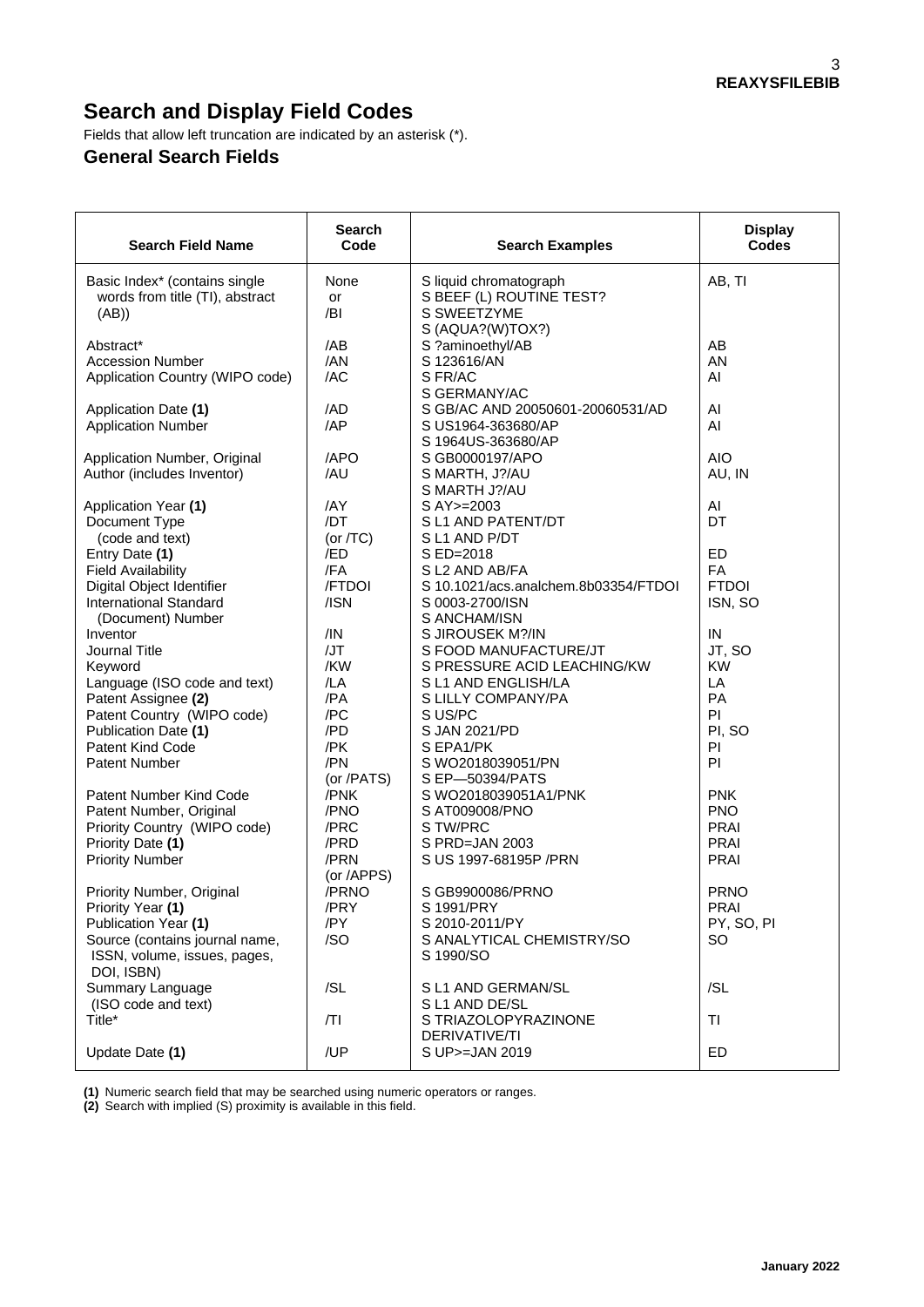## **DISPLAY and PRINT Formats**

All predefined formats are listed in a hierarchical order, whereby the indented subformats are included in the previous format.

| Format                                                                                                                                                                                                                                                                     | <b>Content</b>                                                                                                                                                                                                                                                                                                                                                                                                                                                                                                                                                                                                                                                          | <b>Examples</b>                                                                                                                                                                                                                                                      |
|----------------------------------------------------------------------------------------------------------------------------------------------------------------------------------------------------------------------------------------------------------------------------|-------------------------------------------------------------------------------------------------------------------------------------------------------------------------------------------------------------------------------------------------------------------------------------------------------------------------------------------------------------------------------------------------------------------------------------------------------------------------------------------------------------------------------------------------------------------------------------------------------------------------------------------------------------------------|----------------------------------------------------------------------------------------------------------------------------------------------------------------------------------------------------------------------------------------------------------------------|
| AB<br>AN<br>AP (AI)<br>AIO (APO)<br><b>APPS</b><br>AU<br>CS.<br>DT (TC)<br>ED.<br>FA<br><b>FTDOI</b><br>IN<br><b>IPC</b><br><b>ISN</b><br>JT<br><b>KW</b><br>LA<br>PA (CS)<br><b>PATS</b><br>PI (PN)<br>PNK<br>PNO.<br>PRN (PRAI)<br>PRNO (PRAO)<br>PY.<br>SO.<br>TL<br>UP | Abstract<br><b>Accession Number</b><br><b>Application Number</b><br>Application Number, Original<br><b>Application Number Group</b><br>Author<br><b>Corporate Source</b><br>Document Type<br><b>Entry Date</b><br><b>Field Availability</b><br>Digital Object Identifier<br>Inventor<br>International Patent Classification<br>International Standard (Document) Number<br>Journal Title<br>Keyword<br>Language (ISO code and text)<br>Patent Assignee<br><b>Patent Number</b><br>Patent Information<br>Patent Number Kind Code<br>Patent Number, Original<br><b>Priority Number</b><br>Priority Number, Original<br>Publication Year<br>Source<br>Title<br>Update Date | D AB TI<br>D AN<br>D AP<br>D AIO<br>D APPS<br>D AU<br>D <sub>CS</sub><br>D DT<br>D ED<br>D FA<br>D FTDOI<br>D IN<br>D IPC<br>D ISN<br>D JT<br>D KW<br>D LA<br>D PA<br>D PATS<br>D PI<br>D PNK<br>D PNO<br>D PRN<br>D PRNO<br>D PY<br>D <sub>SO</sub><br>D TI<br>D UP |
| ABS<br><b>IABS</b><br><b>ALL</b><br><b>DALL</b><br><b>IALL</b><br>BIB.<br><b>IBIB</b><br>IND.<br><b>SCAN</b><br>STD.                                                                                                                                                       | AN, AB<br>ABS, indented with text labels<br>AN, TI, AU, IN, CS, PA, PI, PIO, AI, AIO, PRAI, PRAO, SO, DT, LA,<br>SL, ED, AB, IPC, KW<br>ALL, delimited for post processing<br>ALL, indented with text labels<br>AN, TI, AU, IN, CS, PA, PI, PIO, AI, AIP, PRAI, PRAO, SO, DT, LA,<br>SL. ED<br>BIB, indented with text labels<br>AN, IPC, KW<br>TI, DT, IPC, KW<br>BIB+IPC                                                                                                                                                                                                                                                                                              | D ABS<br>D ALL<br>D DALL<br>D BIB<br>D IBIB<br><b>D SCAN</b>                                                                                                                                                                                                         |
| <b>ISTD</b><br>TRIAL, TRI,<br>SAMPLE, FREE<br><b>HIT</b><br><b>HITSTR</b>                                                                                                                                                                                                  | STD, indented with text labels<br>AN, IPC, KW<br>Fields containing hit terms<br><b>HIT structures after Crossover</b>                                                                                                                                                                                                                                                                                                                                                                                                                                                                                                                                                   | D HIT                                                                                                                                                                                                                                                                |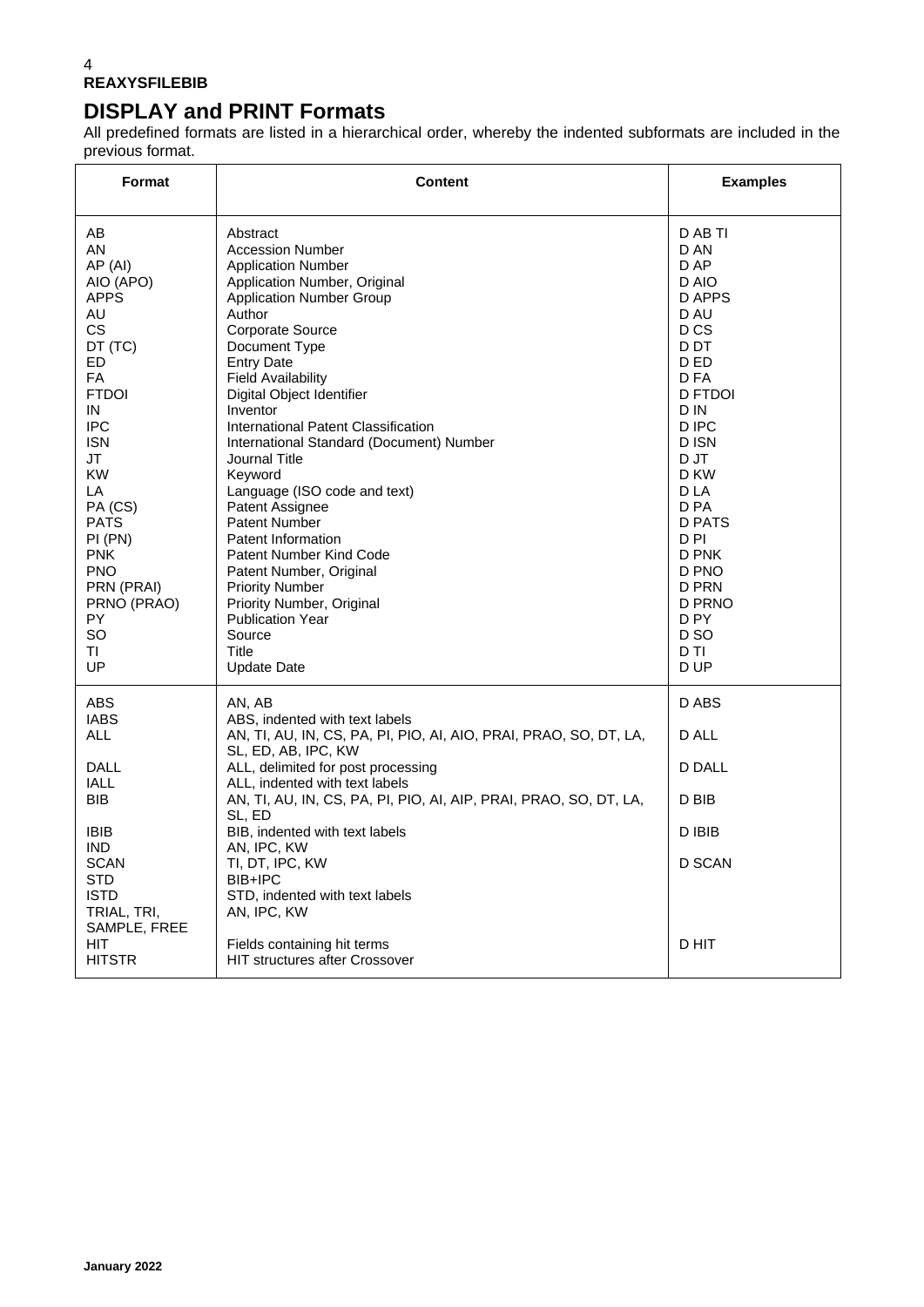### **SELECT, ANALYZE, and SORT Fields**

The SELECT command is used to create E-numbers containing terms taken from the specified field in an answer set.

The ANALYZE command is used to create an L-number containing terms taken from the specified field in an answer set.

The SORT command is used to rearrange the search results in either alphabetic or numeric order of the specified field(s).

| <b>Field Name</b>                           | <b>Field Code</b> | ANALYZE/<br>SELECT (1) | <b>SORT</b> |
|---------------------------------------------|-------------------|------------------------|-------------|
| Abstract                                    | AB                | Y                      | Y           |
| <b>Accession Number</b>                     | AN                | Y (default)            | Υ           |
| Application Country (WIPO code)             | AC                | Y                      | Υ           |
| <b>Application Number</b>                   | AP (AI)           | Υ                      | Y           |
| Application Information, Original           | AIO (APO)         | Y                      | Y           |
| <b>Application Number Group</b>             | <b>APPS</b>       | Y                      | Υ           |
| Author                                      | AU                | Y                      | Υ           |
| <b>Application Year</b>                     | AY                | Y                      | Υ           |
| <b>CODEN</b>                                | <b>CODEN</b>      | N                      | Υ           |
| Corporate Source                            | <b>CS</b>         | Υ                      | Υ           |
| Document Type                               | DT (TC)           | Υ                      | Y           |
| <b>Entry Date</b>                           | <b>ED</b>         | Υ                      | Y           |
| Digital Object Identifier                   | <b>FTDOI</b>      | Y                      | Y           |
| Inventor                                    | IN                | Y                      | Υ           |
| International Patent Classification         | <b>IPC</b>        | Y                      | Y           |
| International Standard (Document) Number    | <b>ISN</b>        | Υ                      | Υ           |
| <b>International Standard Serial Number</b> | <b>ISSN</b>       | N                      | Υ           |
| Journal Title                               | <b>JT</b>         | Υ                      | Υ           |
| Language (ISO code and text)                | LA                | Υ                      | Y           |
| Patent Assignee                             | PA (CS)           | Y                      | Y           |
| Patent Number Group                         | <b>PATS</b>       | Y                      | Υ           |
| <b>Patent Country</b>                       | PC                | Y                      | Υ           |
| <b>Patent Countries</b>                     | <b>PCS</b>        | Υ                      | Υ           |
| <b>Publication Date</b>                     | <b>PD</b>         | Υ                      | Υ           |
| Patent Information                          | PI (PN)           | Y                      | Υ           |
| <b>Patent Kind Code</b>                     | <b>PK</b>         | Y                      | Y           |
| Patent Number Kind Code                     | <b>PNK</b>        | Υ                      | Y           |
| Patent Number, Original                     | <b>PNO</b>        | Y                      | Y           |
| <b>Priority Date</b>                        | <b>PRD</b>        | Y                      | Υ           |
| <b>Priority Number</b>                      | PRN (PRAI)        | Υ                      | Y           |
| Priority Number, Original                   | PRNO (PRAO)       | Υ                      | Υ           |
| <b>Publication Year</b>                     | PY                | Υ                      | Υ           |
| Summary Language (ISO code and text)        | <b>SL</b>         | Υ                      | Υ           |
| Source                                      | <b>SO</b>         | Υ                      | Y           |
| Title                                       | TI                | Υ                      | Υ           |
| <b>Update Date</b>                          | UP                | Υ                      | Y           |

**(1)** HIT may be used to restrict terms extracted to terms that match the search expression used to create the answer set, e.g., SEL HIT TI.